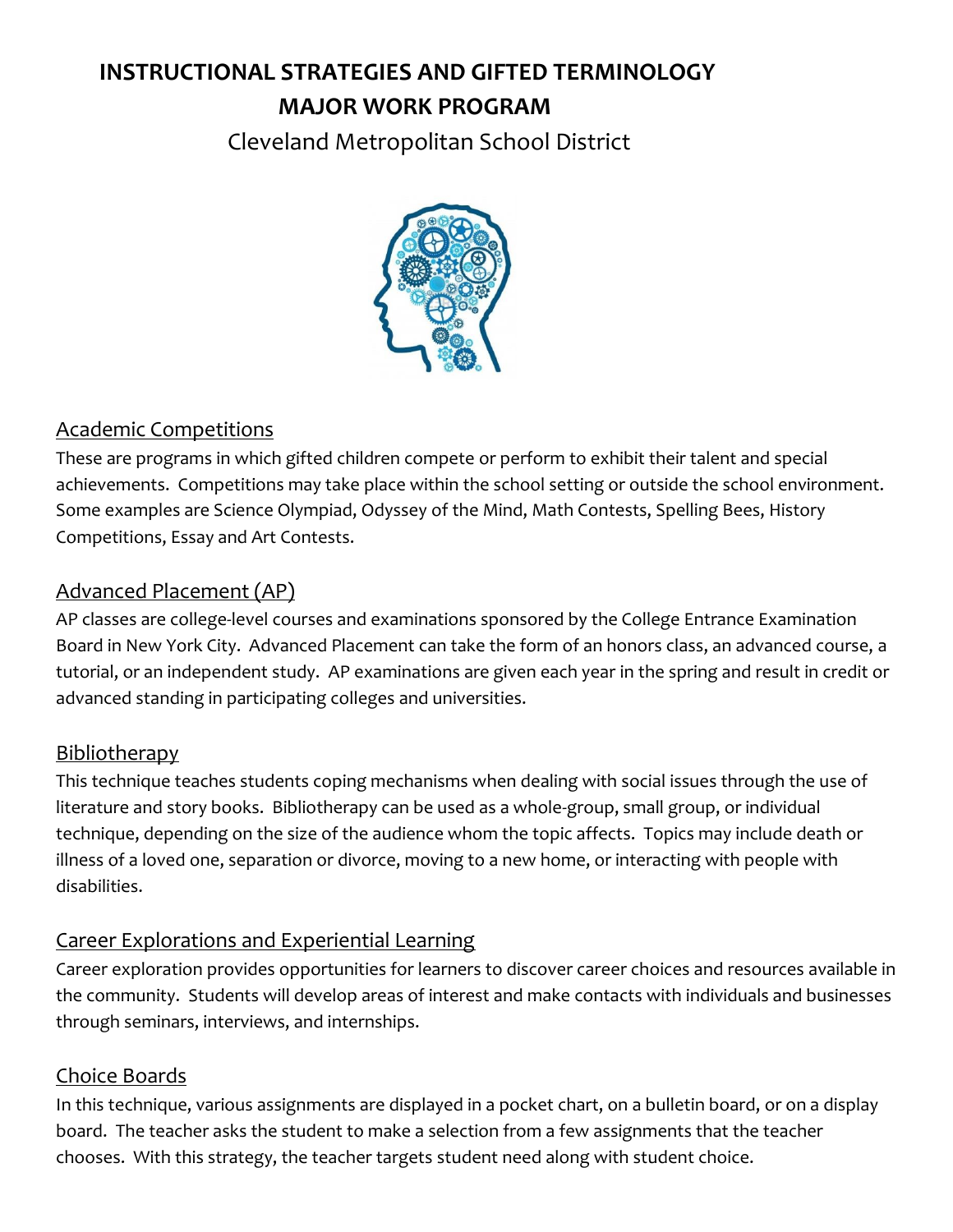## Cluster Grouping

This technique groups identified gifted students within the general education classroom with a teacher who devotes ample class time to a differentiated curriculum to meet their advanced learning needs.

# Creative Skills Training and Expressions

This entails training and practice in **divergent thinking** such as **fluency** (generating many ideas), **flexibility** (looking at a situation from different viewpoints), **elaboration** (adding to ideas), **originality** (generating ideas that are out-of-the-ordinary) and **perseverance** (staying focused on the task in spite of obstacles. Students will also express their creativity through the integrations of Art, Music, and Drama into the major academic content areas.

## Curriculum Compacting

The process of identifying learning objectives, pre-testing students for prior mastery of these objectives, and eliminating needless teaching or practice if mastery can be documented. The time saved through this process may be used to provide either acceleration or enrichment for students.

# Daily Dispatch

New term for 'Morning Meeting', this strategy is a daily event where students discuss current issues on world, national, and local levels as well as weather, sports, and school updates.

# Differentiation

Differentiation is a basic principle underlying curriculum development for the gifted. Teachers differentiate/modify the curriculum and their instructional methods in response to the needs, strengths, learning styles, and interests of individual students so that all students have an opportunity to learn at their full potential. Differentiation typically involves modifying instruction in terms of **content** (skills to be learned), **process** (activities designed to teach the skills), and **product** (projects and assessments that demonstrate the extent to which the skills were learned). Vital to successful differentiation is pre and post assessment of student performance.

## Distance Learning

A planned teaching and learning experience that uses a wide spectrum of technologies to reach learners at a distance and is designed to encourage learner interaction.

## Early Entrance to Kindergarten

The practice of admitting a student to kindergarten who has not yet reached the typical age at which students are admitted to kindergarten for the purpose of providing access to appropriately challenging learning opportunities. An application must be submitted to the Office of Gifted Education to schedule testing. CMSD Policy is for the student to be age 5 by Sept. 30 of the intended school year.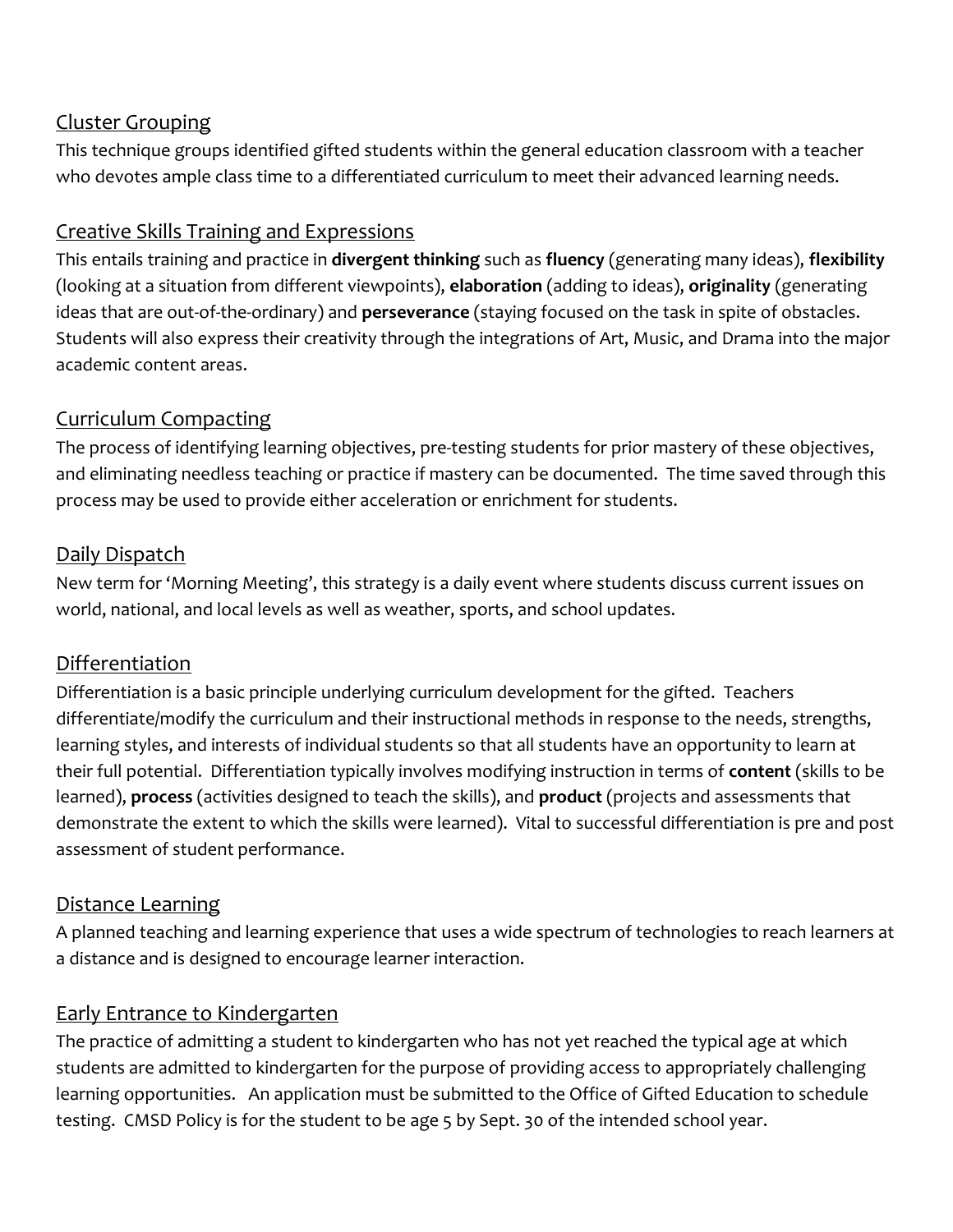## Enrichment Projects

Disciplines of learning not normally found in the regular curriculum using in-depth material to enhance the core curriculum. Examples of enrichment approaches are teaching research skills, higher level or critical thinking, meta-cognitive skills and thematic connections.

## Flexible Grouping

This is a grouping strategy that places students in groups for instructional purposes such as pacing content and interest areas. These groups are based on an assessment of the current skill level of each student. Flexible groups are fluid and have movement. They are reviewed and changed as the content of instruction changes. Flexible groups are formed for the purposes of both reviewing skills and advancing to more complex skills.

## Gifted Intervention Specialist (GIS)

Teachers who have this endorsement are licensed to work in Ohio in K-12 settings and to teach gifted and talented students in Ohio. This endorsement may be added to any standard teaching certificate or teaching license.

# Higher Order Thinking Activities

Advanced questioning in discussions and providing activities based on the six levels of the **'Revised Bloom's Taxonomy of Higher-Order Thinking Skills.'** The process verbs, activities, and products range from simple and factual thinking to more complex and abstract levels of thinking. They are: **remember, understand, apply, analyze, evaluate**, and **create.**

## Independent Study

These are structured projects agreed upon by student and supervising teacher that allow a child to individually investigate an area of high interest. Children identify questions about their topic and develop a plan that will allow them to discover the answers to their questions. Independent study projects are based on the individual child's readiness level.

### Interest Inventories

These are written surveys used to determine special interest areas of individual students and are used for instructional planning purposes.

## Junior Great Books

A method of **Shared Inquiry**, the teacher will develop his or her own mind as a leader and help students think for themselves and learn from each other. Questions generated from the text are of three types: **factual** – has only one correct answer, **interpretive** – has more than one correct answer that can be supported by evidence in the text, **evaluative** – asks us to decide whether we are in agreement with the author's point of view and depends on our knowledge and experience. This method is very similar to the Socratic Seminar method, however, Junior Great Books utilizes specific books per grade level that are ordered through its company.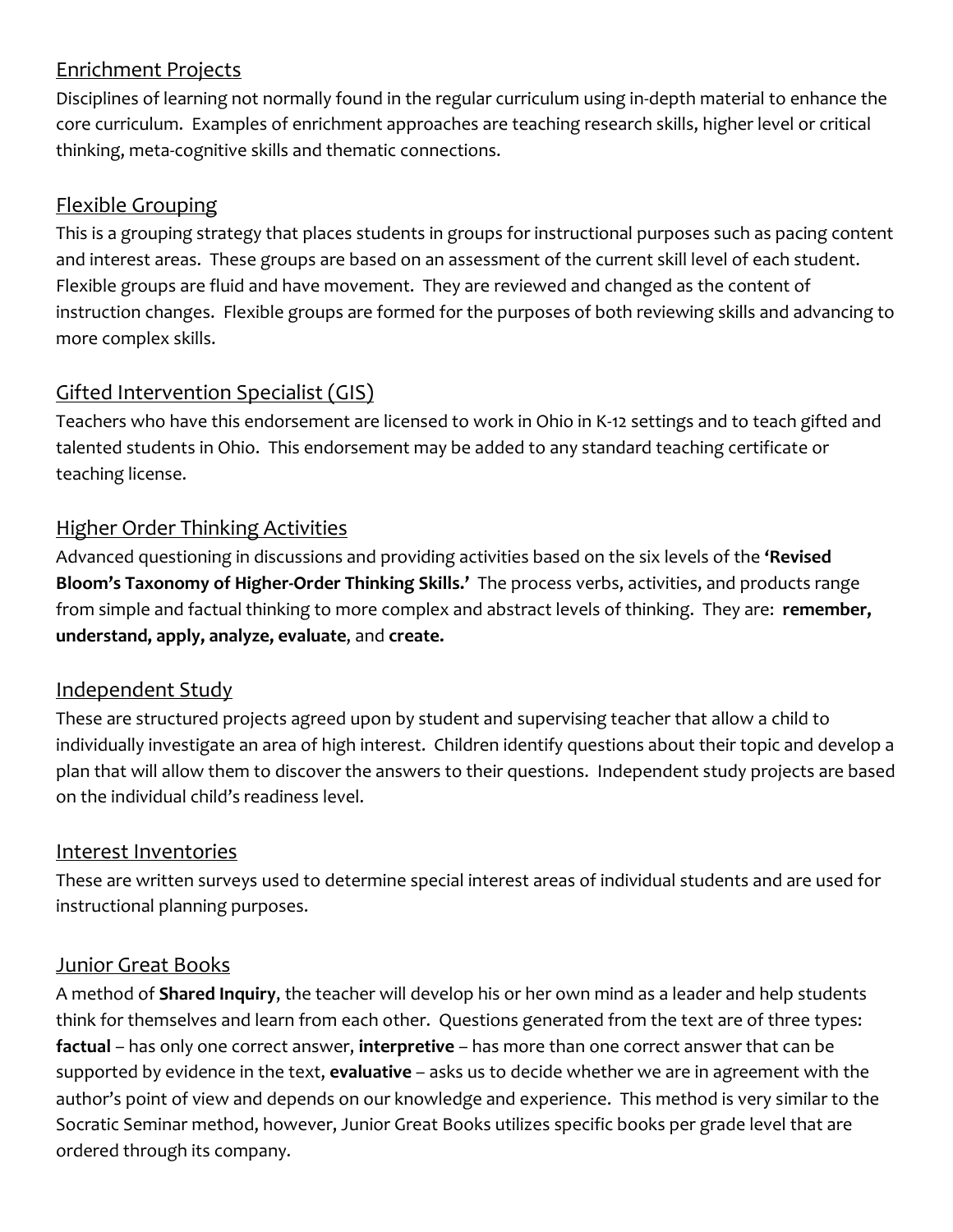## Learning Centers

These are areas in the classroom where hands-on activities, math manipulatives, and literature books are set up to perform one or more of the following functions: to teach a new skill, reinforce skills with children that are not comprehending, and extending skills with children that have mastered them at grade level.

#### Learning Contracts

The criteria for completion of an independent study project are outlined in a learning contract between the student and the teacher.

### Leveled Reading

Once assessments determine the level at which students read, books are matched to that level – books that are challenging enough for the student to make progress, but not so difficult they cause frustration.

#### Literature Club

Found within the CMSD Daily Literacy Block, it is an organized, teacher-guided, student-led discussion group. It is designed to increase students' reading comprehension and provide them with exposure to a variety of quality reading material and genres while gaining valuable literacy skills. In the primary and intermediate grades through grade 5, Literature Club is characterized by documenting student answers in a notebook that follow a specific format. In the middle and high school grades, Literature Club follows the **Socratic Seminar** Format.

#### Major Work

Name given to the Gifted Education Program in the Cleveland Metropolitan School District; this program features accelerated instruction for students in grades two through six. 'Major Work' began in 1921 at Denison Elementary School and was amongst the first programs in the country to service gifted children.

### **Mentoring**

This program establishes a one-to-one relationship between a student and an outside-of-school expert in a specific topic area or career.

### NAGC Standards

The 'Major Work' Gifted Education Program in CMSD is aligned with the National Association for Gifted Children (NAGC) Program Standards. The standards address seven areas of program criterion. They are: Curriculum & Instruction, Program Administration and Management, Program Design, Program Evaluation, Socio-Emotional Guidance and Counseling, Professional Development, and Student Identification.

### Off-Site Enrichment Opportunities

Supplemental programming that is aligned to the Ohio Academic Content Standards such as the overnight outdoor camping experience and field trips to cultural institutions and museums.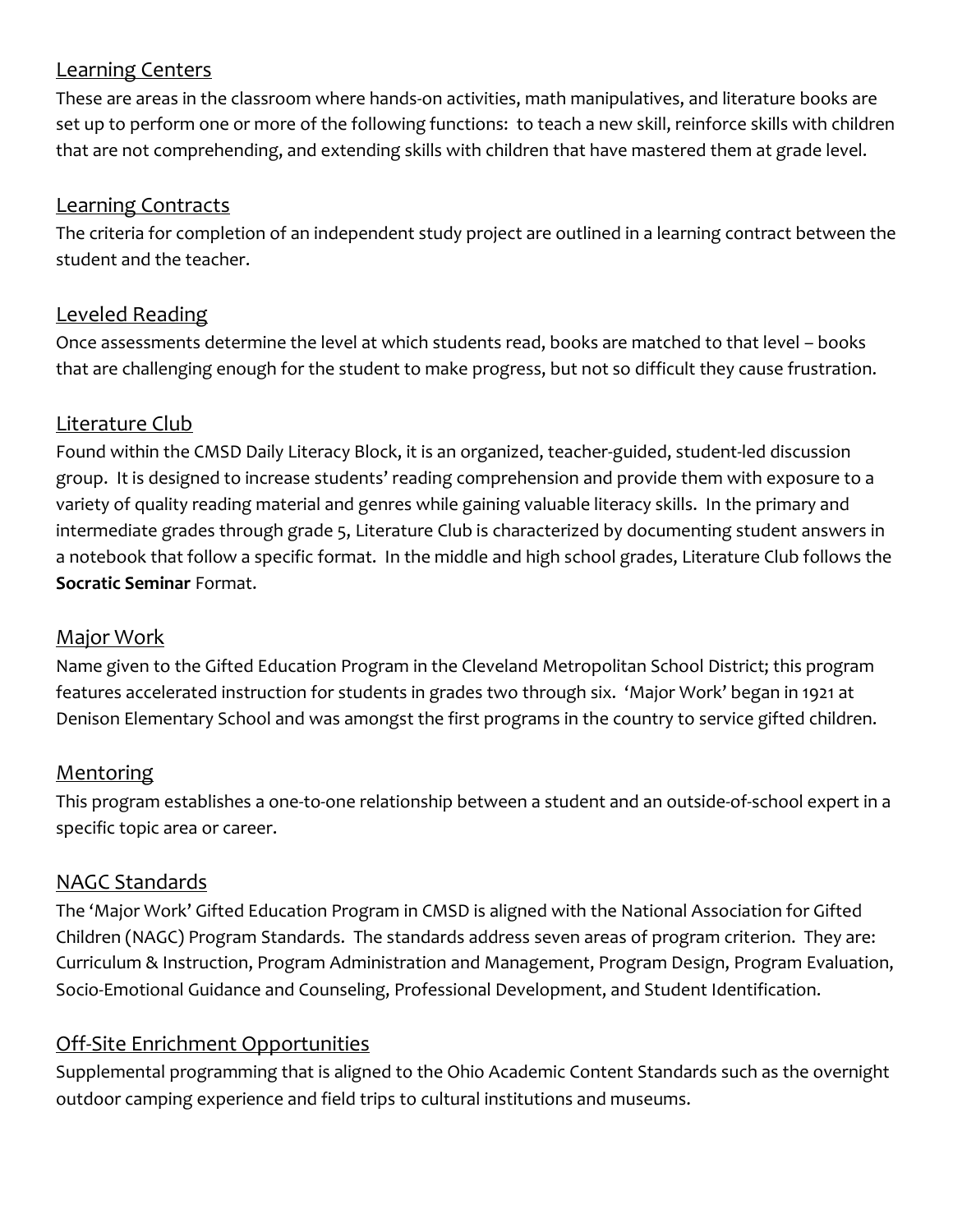## Open-ended Questions

Open-ended questions have more than one correct answer in solving the problem. Open-ended questions can be used in any subject area or discipline.

## Peer Coaching/Professional Development

This technique enables teachers to strengthen their professional growth through teaming for support, exchange of curricular activities, and meeting collaboration.

## Portfolio Assessment

This collection of authentic student work assists teachers and parents in monitoring student progress over a long time period. Portfolios should contain original stories with evidence of the five-step writing process, journal entries, artwork with math, science, social studies and literacy integration, science experiment documentation, writing in math class, etc. All portfolio pieces should be chosen by the student or student with teacher input, dated, and set home on a time frame selected by the teacher. At the end of the school year, a specific number of portfolio entries are chosen to be sent on to next year's teacher while the rest of the work is sent home.

# Post-Secondary Enrollment Options (PSEO)

Allows children to enroll in nonsectarian college-level courses and receive college credit and/or credit toward graduation from high school.

## Problem-Solving and Problem-Finding

The six-step process uses both creative and critical thinking to analyze problems, generate a variety of possible solutions, and then select the best solution for implementation. The six steps in this process are: 1. Identify the Problem, 2. Fact-Finding – gathering all important and relevant facts, 3. Define the Problem – looking at the problem from several different perspectives, 4. Idea-Finding – generating possible solutions, 5. Judging Ideas – selecting the "best" solution, and 6. Taking Action – implementing that solution. **Problem-Solving** is generated from a pre-selected problem or situation that is identified by the classroom teacher. In **Problem-Finding**, students create or select the problem to be solved.

## Pull-out Resource Room

Used to enrich the regular school program with a specified amount of time allowed for participation in advanced curriculum in a pull-out setting after which the students return to the general education classroom. The Resource Room teacher, who is licensed in Gifted Education, provides a source of enriching experiences and adds to the options available to gifted students to develop their special interest and special talents.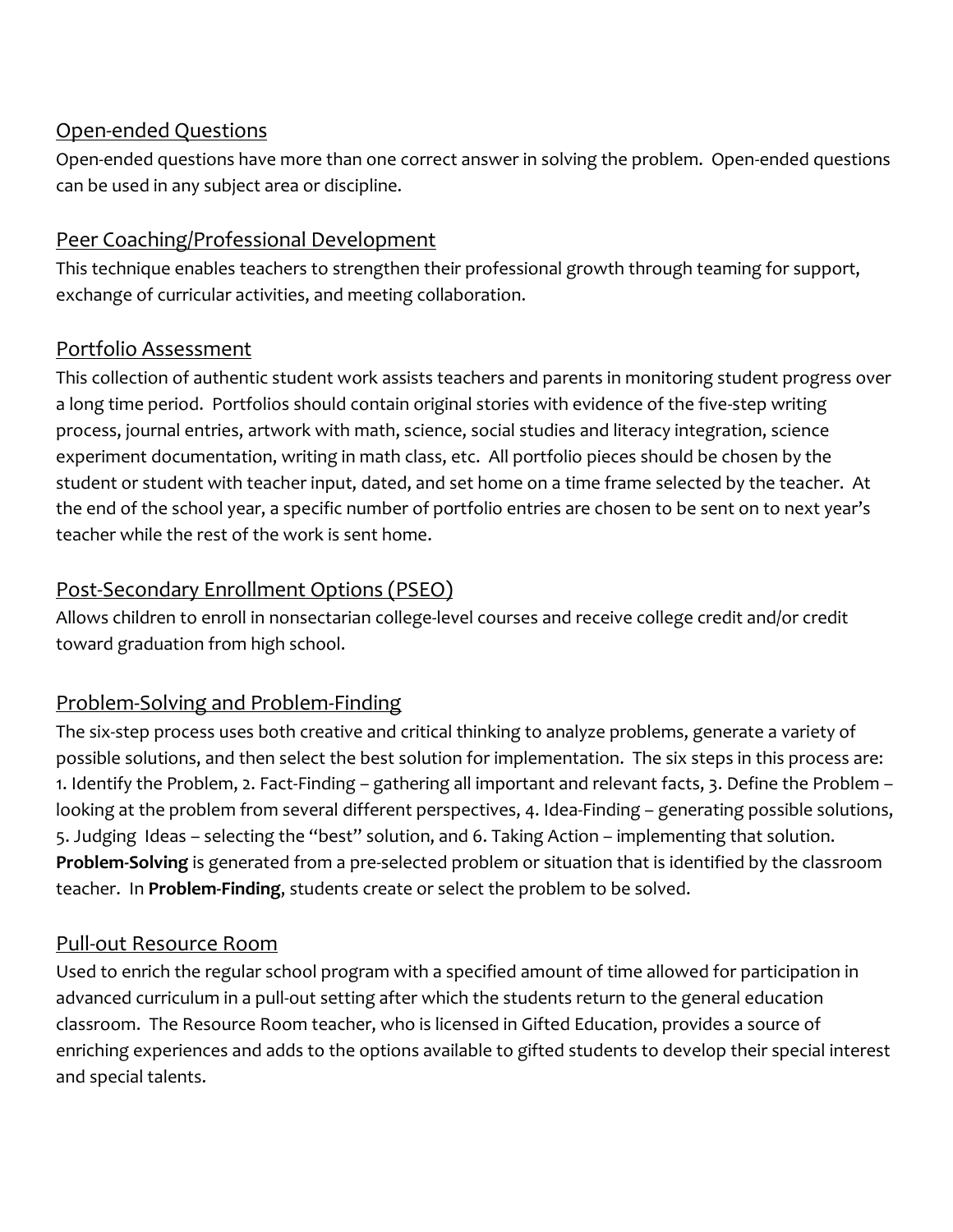# Research Talks and Presentation Skills

Preparing and presenting a research talk is a method to develop research and presentation skills. Children develop their independent studies and experience excitement and involvement in high-interest projects. Gifted learners become familiar with the skills of historical research, descriptive research, and experimental research as tools for future leaning and thinking. Training also includes how to express oneself appropriately for speaking and presenting in public. Children are required to follow specific steps in sequencing, note-taking, outlining, and organizing that will result in an oral presentation using visuals.

## S.C.A.M.P.E.R.

This creative problem-solving model teaches students the steps of: **Substitute** – what could I use instead? **Combine** – can I blend parts together? **Adapt** – what can I change or imitate? **Modify**, **Magnify,** or **Minimize** – how can I make it bigger or stronger, smaller or more compact? **Put** – how can I put this to use in a new way? **Eliminate** – what parts are not necessary? **Rearrange** or **Reverse** – could I use a different sequence?

## Self-Contained Classroom

An instructional setting in which the teacher differentiates in the depth of examination; range of supporting activities, emphasis on purposeful learning, and intense involvement provided. The selfcontained classroom varies the learning environment, content and process, and it accommodates the individual learning styles of gifted children. At the primary and intermediate grades, children are generally taught all major subject areas by the same teacher licensed in Gifted Education or participate in a departmentalized situation where the students change classes and are serviced by two or more gifted licensed teachers.

## Service Learning

Students will develop civic responsibility and build positive character through volunteer opportunities. These projects such as recycling, collecting canned goods for the needy, and volunteering at the nursing home must have a connection with academic content.

### Shared Inquiry

Shared Inquiry is a method of learning that enables people of all ages to explore the ideas, meaning, and information found in everything they read. This method centers on interpretive questions – questions about a text that have more than one plausible answer.

### Single-Subject Acceleration

Advancing a student to the next grade level in one subject area where participation in the curricular content is done on a daily basis in the accelerated grade classroom. This is a result of the CMSD Acceleration Team Process in conjunction with the Office of Gifted Education. In compliance with Ohio Department of Education rules for testing, students that are single-subject accelerated must participate in standardized testing in the accelerated grade subject area.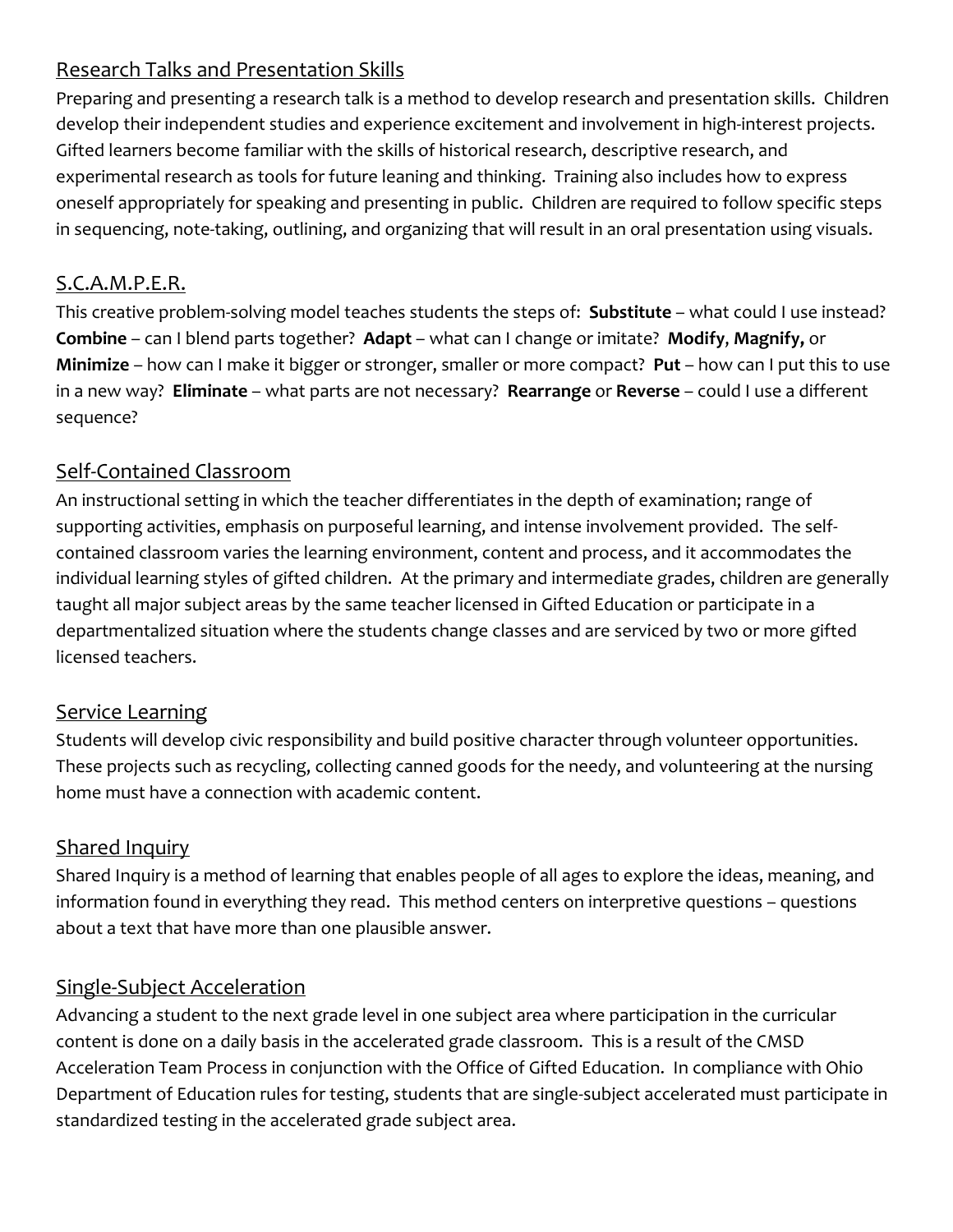## Socratic Seminar

This method is based on the Theory of Knowledge, developed by the Classical Greek Philosopher, Socrates. A Socratic Seminar is a method that promotes understanding of information by creating a dialogue in class in response to a specific written text (in any subject area). The dialogue created is thoughtful and raises important questions in the participants' minds generating responses that have no right or wrong answers.

## Tiered Assignments

In a heterogeneous classroom, a teacher uses varied levels of activities to ensure that students explore ideas at a level that builds on their prior knowledge and prompts continued growth. The six methods to tier assignments are as follows: 1. **resource** – same topic is used, resources are leveled, 2. **challenge** – different levels of Bloom's Taxonomy using Bloom's process verbs, 3. **complexity** – all students research the same topic and generate the same product, however, the criteria for completion is different, 4. **product** – content is the same, product is different (play, poster, report) – use of "Multiple Intelligences", 5. **outcome** – same material is used by all groups but the display of the material is different (one group makes patterns, one makes a bar graph, one sorts by attributes), 6. **process** – use different means to achieve a similar outcome (to find out the best candy bar, different groups can survey individuals, do a taste test, read published newspaper or magazine articles on the topic).

#### Twice Exceptional Program

A student identified as '2e' or 'Twice Exceptional' has been identified as gifted and as having a disability. The most common 'dual exceptionalities' are Gifted/Learning Disabled and Gifted/Attention Deficit Hyperactivity Disorder. These identified children are may be serviced in the self-contained gifted classroom with a Special Education Intervention Specialist providing planned accommodations and interventions as outlined by the child's IEP (Individual Education Plan).

### Weekly Forum

Also called "Classroom Meetings", these are done on a weekly basis. Students and teacher discuss positive character education and classroom management techniques. Students may elect classroom officers that remain the same throughout the school year or rotate on a monthly or quarterly basis. The officers take a vital role in planning for and leading the Weekly Forum.

### Whole-Grade Acceleration

This pertains to promoting a student so that he or she bypasses or 'skips' one or more grade levels. This placement must be determined by the CMSD Acceleration Team Process through the Office of Gifted Education.